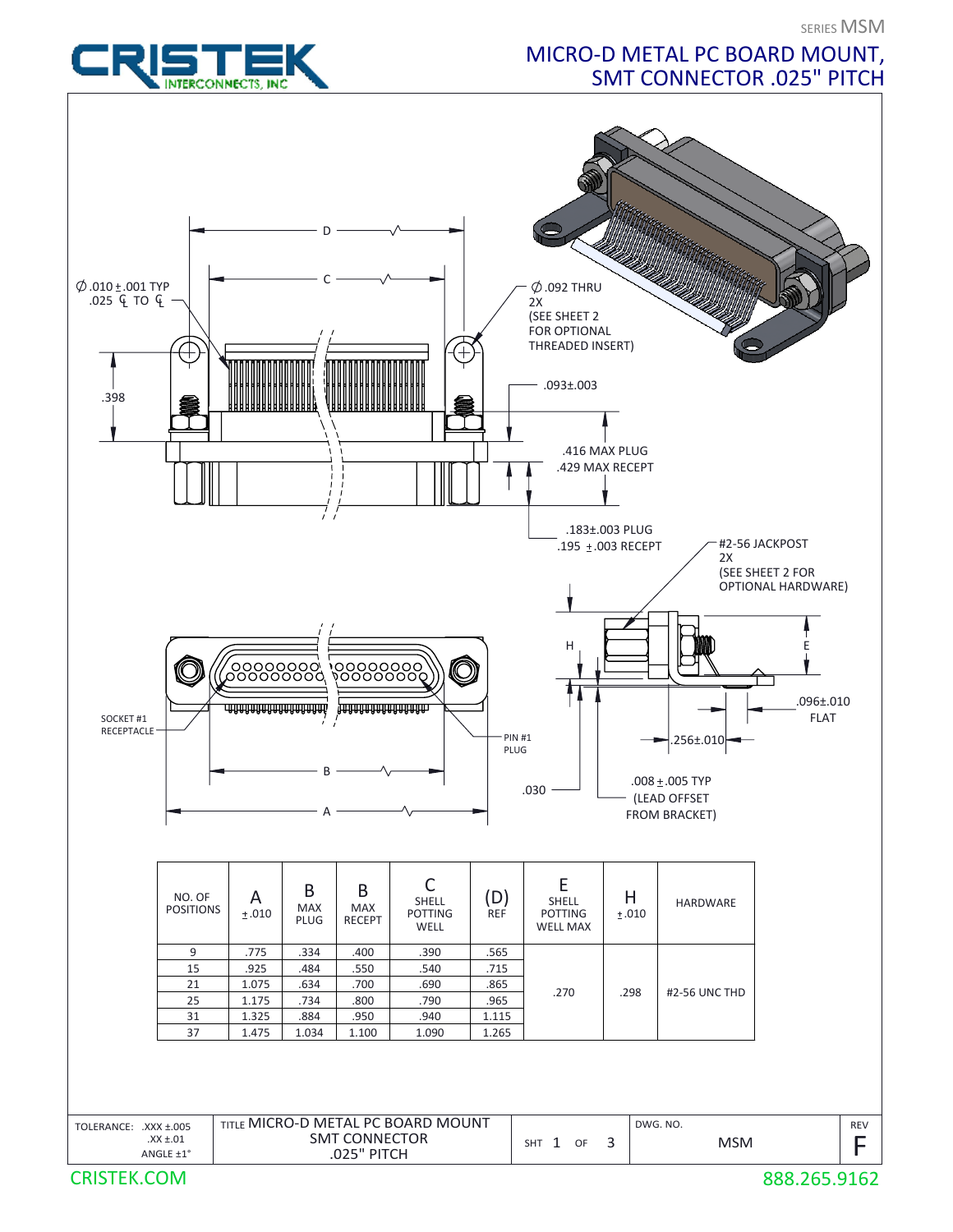

## MICRO-D METAL PC BOARD MOUNT, SMT CONNECTOR .025" PITCH